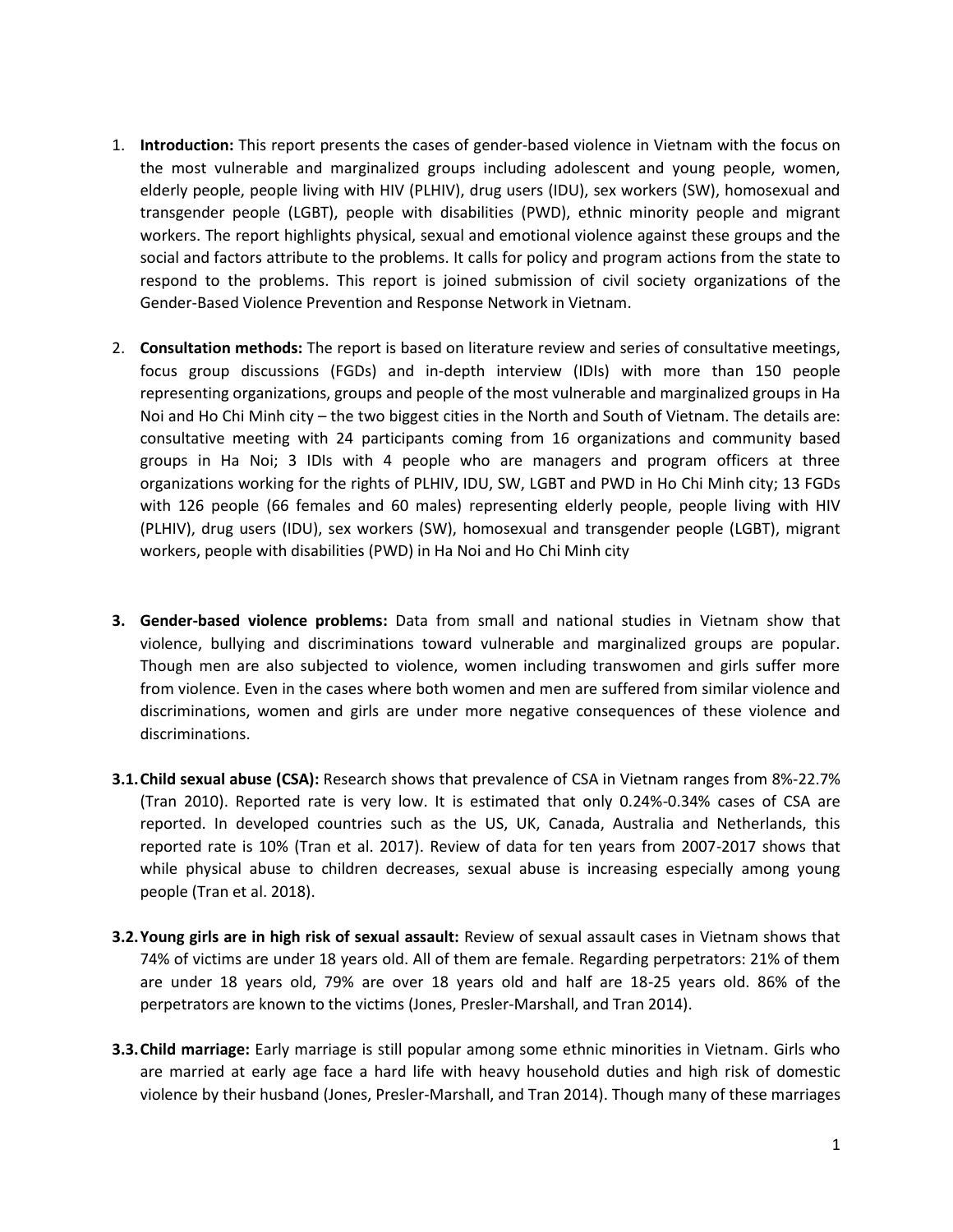are results of abduction of the girls, these marriages and abduction are accepted by the community as cultural norms.

- **3.4.Homo/transphobic toward LGBT people:** Though laws in Vietnam become more open to people in same sex relationship and transgender people, stigma and discriminations are still prevailed in the society and at families. FGDs with LGBT people show that they are under forced therapy to treat homosexuality and transgenderism. They may even suffer from "corrective rape" arranged by their family members. LGBT people, who are in heterosexual marriage, meet difficulty when they want to get divorce. Many transwomen are forced to become sex workers as it is difficult for them to find job. They are in higher risk of suffering from violence including sexual violence and abuse from the clients and pimps. However, it is difficult for them to report because they know that sex work is illegal in Vietnam. In addition, many of them share experience of discrimination and humiliation by the police including negative attitude or asking them to show their body and genital part. They also meet discriminations at health services. The health staff may laugh at them. They may not be able to access health services because photo and name on their ID do not match with their appearance. Distress and stress are popular among LGBT people but there is no mental health support service specifically for them. There are less services for lesbians in comparison with gays.
- **3.5.Violence against sex workers:** Sex work is illegal in Vietnam thus there is no formal data regarding their social, economic and health status. FGDs and IDIs show that SWs are in high risk of being violence and abuse from clients but also from pimps and their husbands and lovers. Violence can be in form of physical but more in form of emotional and sexual. They may also suffer from maltreatment by the police. Health providers treat them differently if they know that they are SW. For examples: doctors asked them to touch the their genital part by themselves rather than the doctor did it.
- **3.6.Violence toward PWDs:** Though there is no official data, FGDs with women and men with disabilities show that PWDs are suffered from violence and various forms of discrimination at home, at school, at health facilities and in public places. Women with disabilities such as visual and hearing impairments and mental disability are in higher risk of sexual abuses. They may be forced by family members to have sterilization to avoid unwanted pregnancy from sexual assaults. This procedure is even done without knowledge of PWDs. Due to the perceptions that women and men with disabilities cannot fulfill their roles in the family and produce healthy children, PWDs especially women are prevented from having lovers, forming their own family or having children. Women with disabilities can face discouraged attitude when they come for reproductive health services at clinics. Health friendly services are not available in most places for PWD. Doctors and nurses are often not trained to work with PWDs (CCIHP 2018; Hoang, Nguyen, and Nguyen 2011).
- **3.7.Violence toward elderly people:** National study on violence against women included only women in reproductive age (15-49 years old), thus there is not yet national data on gender equity and domestic violence among elderly people and elderly women. In the FGDs elderly people share that they meet tremendous challenges if they want to get marriage after the death of their spouse. Elderly widow are often advised or forced to stay alone as a way to keep their moral and chastity.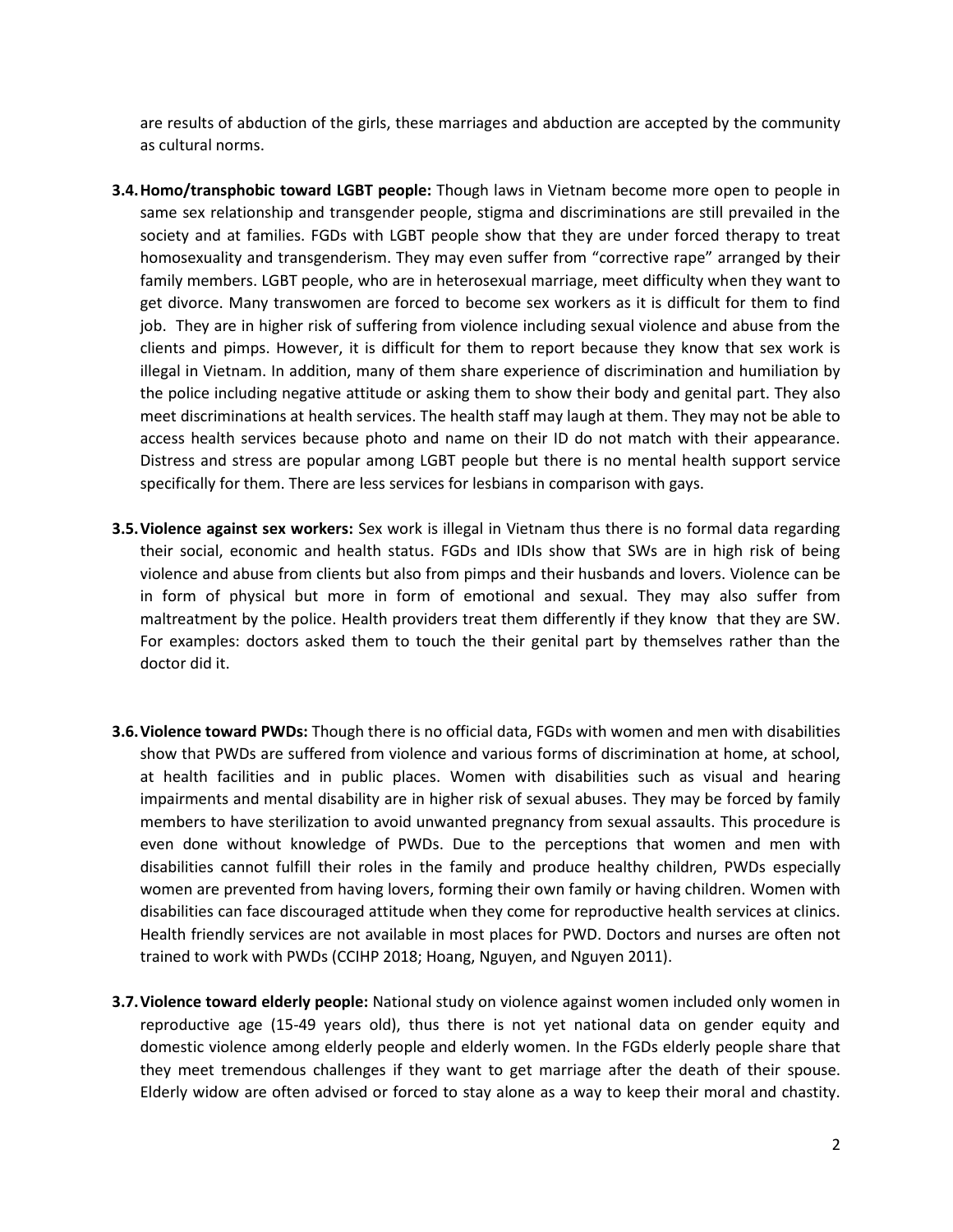Women who are at pre-menopause and menopause often experience dry and discomfort at their genital part. Having sex with their husband causes them pain. Many of them also reduce sexual interest. However, they often accept to have sex with their husband because they think that satisfying husband' sexual desire is women's duty. In addition, they are also afraid that if they do not respond to their husband's demand, their husband will find other women.

- **3.8.Violence in school:** Study shows that 71% of interviewed students suffer from violence. While physical violence is only 30% of all cases of violence, 66% are emotional violence and 11% are sexual harassment and abuse. Peer-based violence is 33%. Only 49% students have equitable gender attitude (44% boys, 58% girls). Children expose to domestic violence have more regressive gender attitudes (Plan International 2015). Homo/transphobic violence and bullying is also popular in school. LGBT people suffered from violence and bullying in school. Many of them attempted suicide as consequence of these violence and bullying (Hoang and Nguyen 2012).
- **3.9.Sexual harassment in the workplace:** Research shows that sexual harassment at the workplace is prevailed and the majority is by male employers or managers to female workers (Institute for Family and Gender Studies 2012). The amended Labour Code has four articles relating to sexual harassment<sup>1</sup> (National Assembly 2012). However, review of legal framework shows that the law is not effective in preventing of sexual harassment and protecting the victims because it does not have clear definition of sexual harassment (MOLISA Vietnam and ILO 2013).
- **3.10. Attritions present at all stages of litigation and low conviction rate:** Though Vietnam has laws on domestic violence (DV) and other forms of violence including rape and sexual assaults, these laws seem not effective in bring justice. Conviction rate is very low. For example, in the case of domestic violence, out of 46 cases were brought to court, 8 cases were convicted. This means that 1 out of 100 reported cases of DV led to a conviction in court (UNODC and RCGD 2011). This shows that the criminal justice system in Vietnam may not be responsive to DV yet. While social stigma and cultural shame prevent women from reporting, this ineffectiveness of juridical system discourages the women reporting violence. Perception of people working in juridical system on violence and their prejudice on some of the most vulnerable and marginalized groups such as sex workers, LGBT people are among the reasons that contribute to the low conviction rate. According to UNODC research (2011) only 37% think that DV as crime, 54% think that it is wrong but not a crime. Only 10% of women suffered from violence by their husband reported to the police. However, after reported, only 83% cases with police visited. These visits were up to the person who received the report rather than done systematically. The response of police and local authority often consider only the current incident rather than see violence as a prolonged pattern of violent acts. Majority visits resourced reconciliation. This method is not effective as violence continued in 77% of reconciliation cases. According to the law if the injury is below certain level, the police needs consent of the survivor to begin the investigation. Many women do not want to take the responsibility of testifying as it puts pressure on them and they can be perceived negatively by other

 $\overline{\phantom{a}}$ 

<sup>&</sup>lt;sup>1</sup> Article 8 strictly prohibits "maltreating a worker and committing sexual harassment at the workplace"; Article 37 provides that an employee, who is maltreated or sexually harassed, shall have the right of unilateral termination of labor contract; Article 182 states that a domestic worker shall have an obligation to "report to the authoritative agency if his/her employer has acts of sexual harassment"; and Article 183 strictly prohibits the employer to mistreat, sexually harasses his/her domestic workers.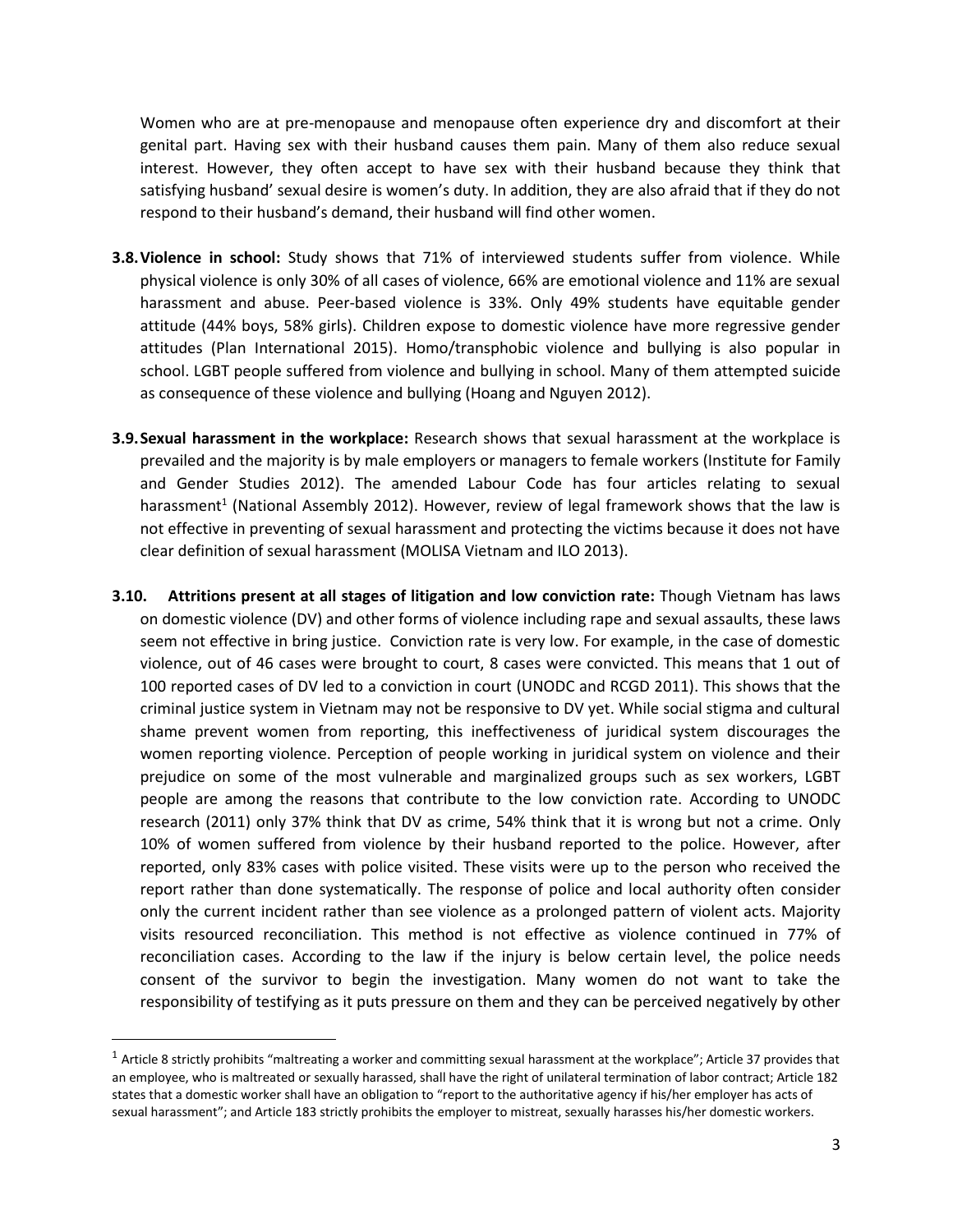people in the community and in their family. Research shows that 47% of the survivors are not satisfied with results of police work and 54% think that the measures by police were not strict enough. Meanwhile taboo around sex and sexuality and social hierarchy are the main reasons for low reporting and low prosecution in the case of child sexual abuse. VTV1 Program "Movement in 24 hours" on 11 September 2017 cited Ministry of Public Security: among 4,100 cases of child sexual abuse within 3 years of 2014-2016 and 800 cases reported during first six months of 2017 only 10% were prosecuted.( [http://vtv.vn/video/chuyen-dong-24h-toi-11-9-2017-246023.htm\).](http://vtv.vn/video/chuyen-dong-24h-toi-11-9-2017-246023.htm))

- **3.11. Laws on sexual assault are improved but not enough for realization of justice and protecting of victims:** Penal code in 2015 added "other sexual contacts" as a constituent element of rape and forced sex crimes in addition to "sexual intercourse". This expanded the range of prohibited acts to include vaginal, anal and oral penetration of a sexual nature of the body of another person. Criminal Procedure code 2015 provides protection of witness, informants and victims but no requirement of offender to stay away from place where victim of violence is present. The litigation process focuses more on corroboration but not friendly to victims especially children. Victims are often required to tell their story multiple times or are treated with disrespect and insensitivity. Police may refuse to take their reports, or take reports and then fail to conduct investigations, conduct inadequate investigations, or delay investigations. Court proceedings can be long and drawn out, and often focus on physical or forensic evidence or the victim's credibility rather than the credibility of the incident or the victim's lack of consent.
- **3.12. Supporting services are not available or not meet the needs:** there are few health care and counselling services in Vietnam and most are supported by NGO. For the whole country, there are only 2 shelters for victims of domestic violence and 9 shelters for victim of trafficking. 20% of women leave house with nowhere to go and thus they have to return to the perpetrator (General Statistics Office 2010). In circular 16, 2009, the ministry of health mandates budget to support victim of violence but the majority of hospitals do not make this as priority. Legal aid is available for free only to poor women and women suffer from domestic violence. Forensic service is costly and may not be affordable to many women. Women can use forensic service only if they go for prosecution. Many women have limited knowledge about the availability of services and their rights. There are limited referral networks and coordination mechanisms within the justice system, and between government, justice system agencies, and civil society service providers, often resulting in uncoordinated and inconsistent services.

## **3.13. Social norms on gender and sexuality prevent people from speaking up and accessing to justice**

Gender and sexuality stereotype norms and values play important roles in condoning these violence (Gardsbane et al. 2010; Jansen, Nguyen, and Hoang 2013; Skinider, Montgomery, and Garrett 2017). Double standards tolerating men's freedom in sexual activities and blaming women for the same conducts are still prevalent among 50% of the surveyed population (ISDS 2015). Mass media and programs promoted by the government and Women's Union many times reinforce these gender stereotypes and double standards (Gardsbane et al. 2010; Schuler et al. 2006). This gender stereotype is so embedded through these mechanisms thus, even in younger generation, gender inequity attitude prevails. Study on gender-based violence at school shows that less than half of the students have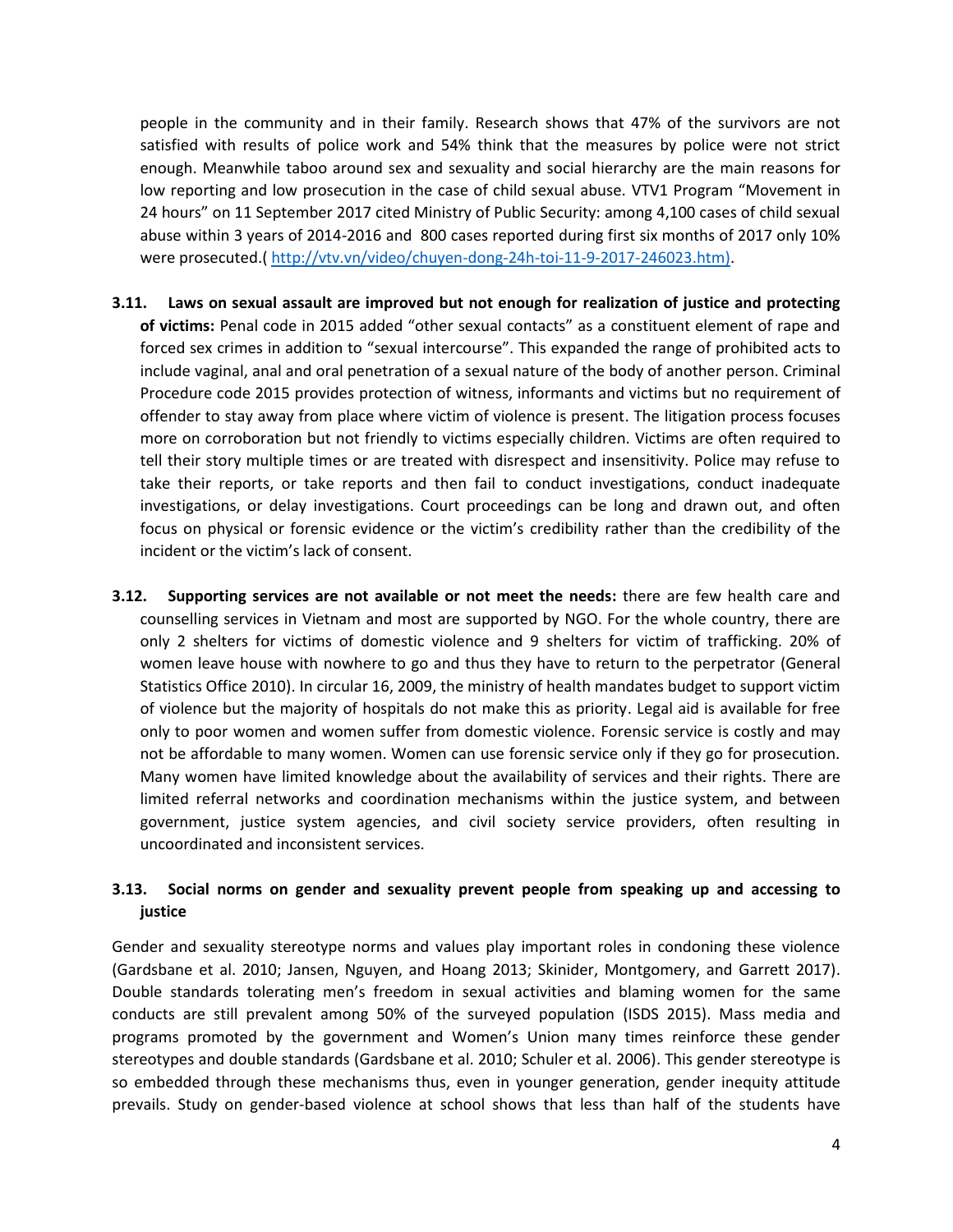equitable gender attitude (44% boys, 58% girls) (Plan International 2015). This study also confirms other studies that children expose to DV have more regressive gender attitudes. More than 13% of currently married women reported experiencing unwanted sex within the last 12 months. The belief that it is natural for men to commit violence because they have the right is still common. Most cases of domestic violence (98.57%) sunk into silence, implying that regardless of family background, this issue should be seen as a private matter and should be kept behind closed doors (ISDS 2015).

- **4. RECOMMENDATIONS:** We call for the government of the Socialist Republic of Vietnam:
- **4.1.**To improve the laws to make sure that a clear definition is included when addressing violence especially sexual violence and sexual harassment at workplace. The laws should also contain articles that ensure humanity, safety and supporting services for the victims especially in the case of children, women and transgender people. The laws and other related services should be established and functioned using victim central approach: focusing on victims'needs and perspectives to make them visible and to voice out their experiences and their specific needs. While maintaining justice, legal framework should promote education for changes for example: fostering public education and sending perpetrators for behavior change education and counselling programs.
- **4.2.**To urgently adopt laws that recognize and realize the rights of transgender/transsexual people and legalize sex work so they can be protected from violence and discriminations.
- **4.3.**To have policies and procedures that recognize, integrate and fund quality supporting services provided by non-government organizations and community groups in national program for public education, male engagement, counseling and supporting services for victims of violence and perpetrators.
- **4.4.** To censor and sanction media and public programs that promote gender inequity and other prejudice norms that may cause negative consequences for people belong to marginalized groups. Equally important, the state should support and encourage education programs including from nonpublic sectors that promote diversity and inclusivity.
- **4.5.**To have systems that help collect and share information on violence (physical and sexual) incidents that are accessible to children, young people and people of marginalized groups such as migrant workers, ethnic minority people, sex workers, LGBT people, people with disabilities and elderly people. Investment should prioritize solutions that use technologies for reporting, documentation and sharing. National surveys on violence in general and gender-based violence in particular should consider relevant approaches to include groups that are often excluded such as street people, migrant people, elderly people and people with disabilities.
- **4.6.**To establish more shelter to make sure that the number of shelter meets the standard of essential service package for victims of violence. These services should also recognize the diversity of women in age, occupation, gender identity, sexual orientation, disabilities, etc. to make sure that these services can meet needs from these groups.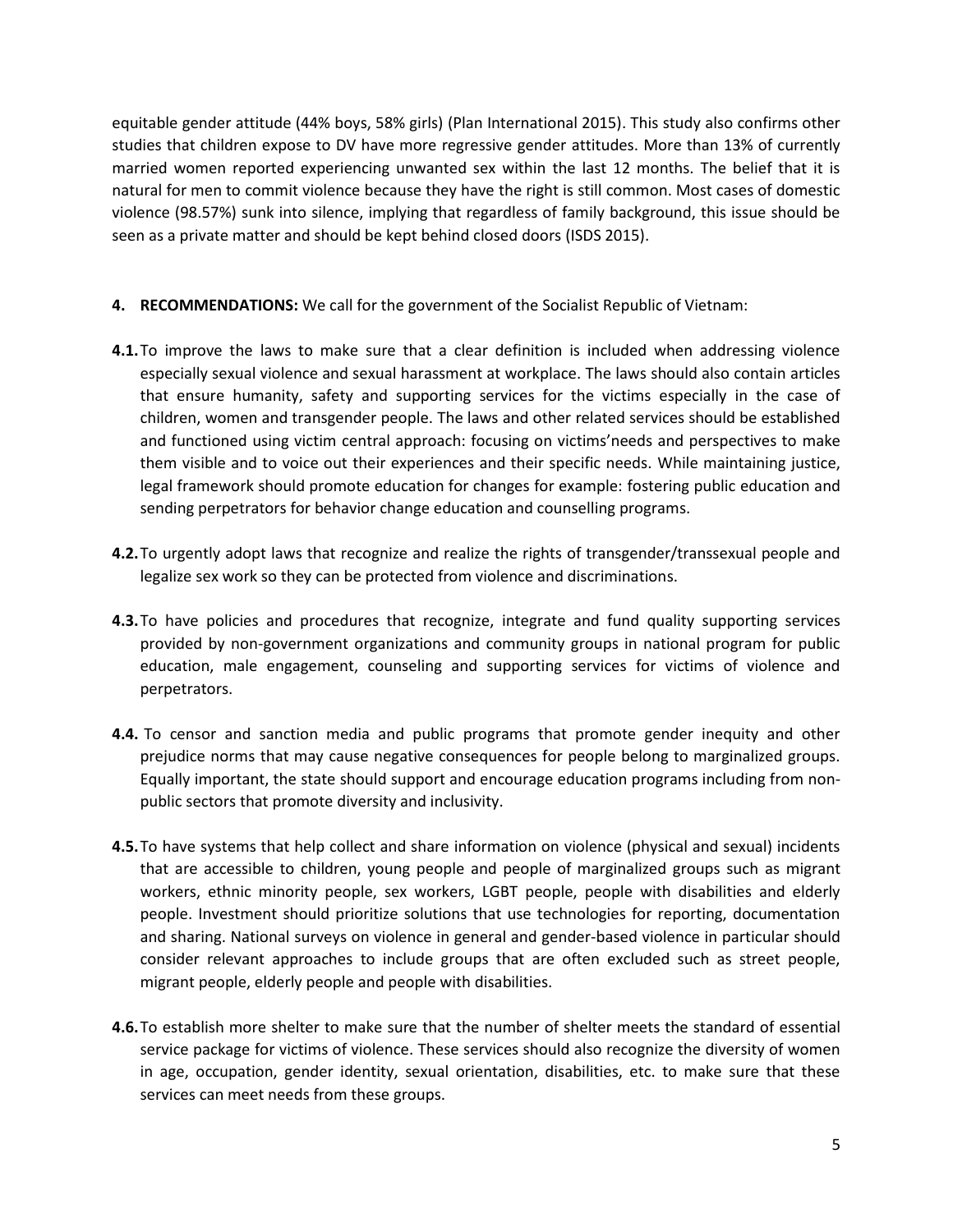**4.7.**To evaluate and improve the effectiveness and friendliness of justice system and supporting services on gender-based violence. In the past few years, several good works on policy and program have been conducted such as the circular on Police Response to Domestic Violence, protocol for genderresponsive policing or handbook on Effective Police Responses to Violence against women and Handbook on Effective Prosecution Responses to Violence against women and girls. These works should be evaluated on the effectiveness and to improve and expand accordingly. Similarly are the policies and works on education and supporting services. Evaluation and monitoring are important. Victims of violence should take part in these evaluations and monitoring.

## **Bibliography**

- CCIHP. 2018. *Closing the Gaps: Realizing Sexual and Reproductive Rights of Marginalized Populations in Vietnam*. Hanoi, Vietnam: CCIHP.
- Gardsbane, D., S. H. Vu, K. Taylor, and Kh Chanthavysouk. 2010. *Gender-Based Violence: Issue Paper Hanoi, UNFPA.* Hanoi, Vietnam: UNFPA.
- General Statistics Office. 2010*. 'Keeping Silence is Dying': Results from the National Study on Domestic Violence Against Women in Vietnam Nam*. Hanoi, Vietnam: GSO.
- Hoang, T. A. and V. Nguyen. 2012*. Homophobic in School: Results from an Online Survey in Vietnam*. Hanoi, Vietnam: CCIHP.
- Hoang, Tu Anh, Thi Vinh Nguyen, and Thi Thanh Trung Nguyen. 2011*. Sexual and Reproductive Rights of People with Disabilities: Awareness and Implementation*. Hanoi: CCIHP.
- Institute for Family and Gender Studies. 2012. *Decent Work for Domestic Workers in Viet Nam*. Ha Noi, Viet Nam: Labour and Social Publishing House.
- ISDS. 2015. *Social Determinants of Gender Inequality in Vietnam*. Ha Noi, Viet Nam: ISDS.
- Jansen, H. A. F. M., T. V. Ng Nguyen, and T. A. Hoang. 2013*. Why do some Women Experience Violence More than the Others?*. Vietnam: UNFPA.
- Jones, N., E. Presler-Marshall, and Th V. A. Tran. 2014. *Early Marriage among Vietnam's Hmong: How Unevenly Changing Gender Norms Limit Hmong Adolescent Girls' Options in Marriage and Life* ODI.
- MOLISA Vietnam and ILO. 2013. *Sexual Harassment at the Workplace in Vietnam: An Overview of the Legal Framework*. Ha Noi, Viet Nam: MOLISA and ILO.
- Plan International. 2015*. Are Schools Safe and Equal Places for Girls and Boys in Asia? Research Findings on School-Related Gender-Based Violence*. Bangkok: Plan International.